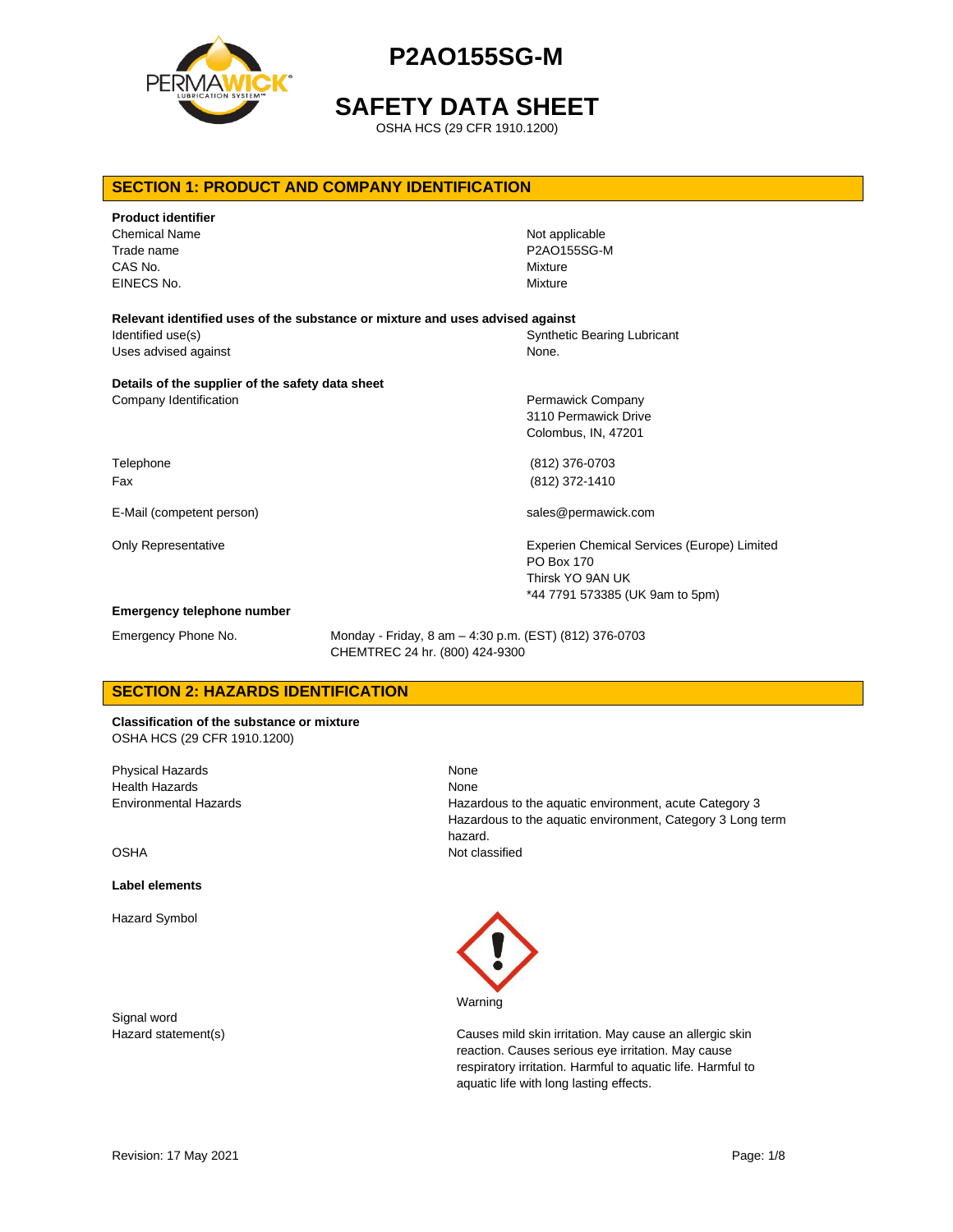| Precautionary statement(s)    | Wash thoroughly after handling. Use only outdoors or in a<br>well-ventilated area. Contaminated work clothing should not<br>be allowed out of the workplace. Contaminated work<br>clothing must not be allowed out of the workplace. Avoid<br>release to the environment. Wear protective<br>gloves/protective clothing/eye protection/face protection.<br>Observe good industrial hygiene practices.<br>Not classified as PBT or vPvB.                                                |
|-------------------------------|----------------------------------------------------------------------------------------------------------------------------------------------------------------------------------------------------------------------------------------------------------------------------------------------------------------------------------------------------------------------------------------------------------------------------------------------------------------------------------------|
| <b>Response</b>               | If on skin: Wash with plenty of water. If skin irritation or rash<br>occurs: Get medical advice/attention. Wash contaminated<br>clothing before reuse                                                                                                                                                                                                                                                                                                                                  |
| Storage                       | Store away from incompatible materials.                                                                                                                                                                                                                                                                                                                                                                                                                                                |
| Disposal                      | Dispose of waste and residues in accordance with local                                                                                                                                                                                                                                                                                                                                                                                                                                 |
| Other hazards                 | authority requirements. Dispose of contents/container (in<br>accordance with related regulations). Dispose of<br>contents/container in accordance with<br>local/regional/national/international regulations.                                                                                                                                                                                                                                                                           |
| <b>Additional Information</b> | 95.65% of the mixture consists of component(s) of unknown<br>acute oral toxicity. 97.15% of the mixture consists of<br>component(s) of unknown acute dermal toxicity. 93.3% of<br>the mixture consists of component(s) of unknown acute<br>inhalation toxicity. 97.15% of the mixture consists of<br>component(s) of unknown acute hazards to the aquatic<br>environment, 97,15% of the mixture consists of<br>component(s) of unknown long-term hazards to the aquatic<br>environment |

### **SECTION 3: COMPOSITION/INFORMATION ON INGREDIENTS**

| Hazardous ingredient(s)                                 | $%$ W/W            | CAS No.     | Hazard statement(s) |
|---------------------------------------------------------|--------------------|-------------|---------------------|
| MOLYBDENUM DISULFIDE                                    | $5 - 10^*$         | 1317-33-5   |                     |
| TRIPHENYL PHOSPHATE                                     | $- < 3^*$          | 115-86-6    |                     |
| <b>WHITE MINERAL OIL</b>                                | $- < 3^*$          | 8042-47-5   |                     |
| 1H-IMIDAZOLE-1-ETHANOL-<br>(HEPTADECENYL)-4,5-DIHYDR O- | $< 1$ <sup>*</sup> | 27136-73-82 |                     |

**Additional Information -** Substances in the product which may present a health or environmental hazard, or which have been assigned occupational exposure limits, are detailed below.: None

\*Designates that a specific chemical identity and/or percentage of composition has been withheld as a trade secret.

### **SECTION 4: FIRST AID MEASURES**



### **Description of first aid measures**

| Inhalation          | Avoid inhalation of vapours. Move person to fresh air. Keep<br>patient at rest and give oxygen if breathing difficult. If<br>symptoms occur obtain medical attention. |
|---------------------|-----------------------------------------------------------------------------------------------------------------------------------------------------------------------|
| <b>Skin Contact</b> | Wash affected skin with soap and water.                                                                                                                               |
| Eye Contact         | Eyes should be washed with plenty of water. If symptoms<br>occur obtain medical attention.                                                                            |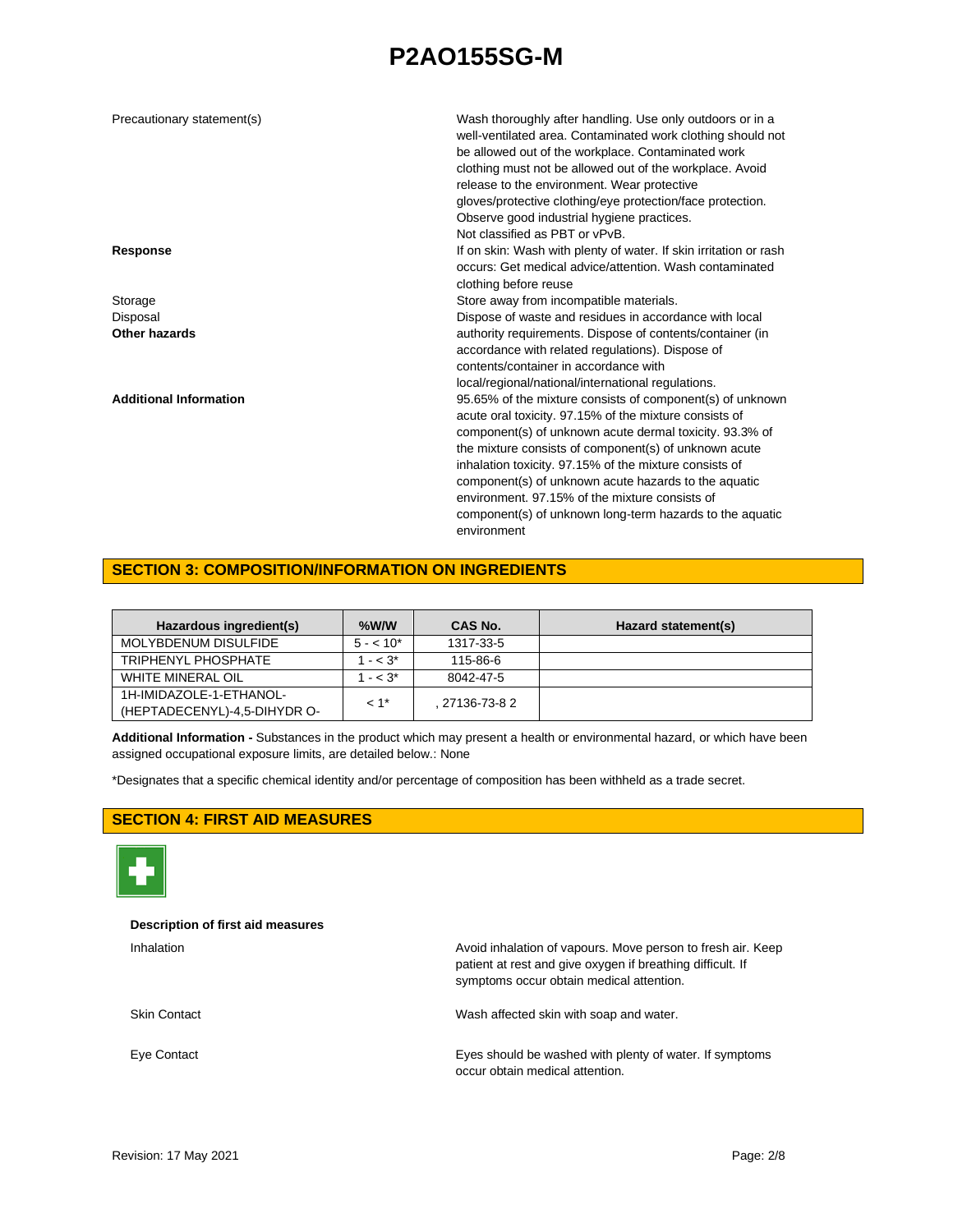| Ingestion                                                                     | Do not induce vomiting. Drink one glass of water. (or Milk.)<br>Seek medical treatment. |
|-------------------------------------------------------------------------------|-----------------------------------------------------------------------------------------|
| Most important symptoms and effects, both acute<br>and delayed                | None                                                                                    |
| Indication of the immediate medical attention and<br>special treatment needed | None                                                                                    |
| <b>SECTION 5: FIRE-FIGHTING MEASURES</b>                                      |                                                                                         |
| Extinguishing media                                                           |                                                                                         |
| -Suitable Extinguishing Media                                                 | Extinguish with waterspray, dry chemical, sand or carbon<br>dioxide.                    |

-Unsuitable Extinguishing Media None anticipated.

**Special hazards arising from the substance or mixture** This product may give rise to hazardous fumes in a fire.

Advice for fire-fighters **A** self contained breathing apparatus and suitable protective clothing should be worn in fire conditions.

## **SECTION 6: ACCIDENTAL RELEASE MEASURES**

| Personal precautions, protective equipment and<br>emergency procedures | Avoid breathing dust/fume/gas/mist/vapours/spray.                                                                                                  |
|------------------------------------------------------------------------|----------------------------------------------------------------------------------------------------------------------------------------------------|
| <b>Environmental precautions</b>                                       | Use appropriate container to avoid environmental<br>contamination.                                                                                 |
| Methods and material for containment and cleaning up                   | Contain and cover spilled substance with dry sand or earth<br>or other suitable dry material. Transfer to a container for<br>disposal or recovery. |
| Reference to other sections                                            | None                                                                                                                                               |
| <b>Additional Information</b>                                          | None                                                                                                                                               |

## **SECTION 7: HANDLING AND STORAGE**

**Precautions for safe handling Avoid breathing dust/fume/gas/mist/vapours/spray.** Avoid breathing dust/fume/gas/mist/vapours/spray.

**Conditions for safe storage, including any incompatibilities**

-Storage Temperature **Storage Temperature** Store at room temperature. -Incompatible materials **Strong oxidising agents**.

**Specific end use(s)** Lubricating agent

## **SECTION 8: EXPOSURE CONTROLS/PERSONAL PROTECTION**

### **Control parameters**

### **Occupational Exposure Limits**

The following constituents are the only constituents of the product which have a PEL, TLV or other recommended exposure limit. At this time, the other constituents have no known exposure limits.

|                                      |           | LTEL (8 hr TWA ppm)              |                    | STEL (ppm) |                    |       |
|--------------------------------------|-----------|----------------------------------|--------------------|------------|--------------------|-------|
| <b>SUBSTANCE.</b>                    | CAS No.   | PEL (OSHA)                       | TLV (ACGIH)        | PEL (OSHA) | TLV (ACGIH)        | Note: |
| MOLYBDENUM<br><b>DISULFIDE</b>       | 1317-33-5 | 15 <sub>mq</sub> /m <sup>3</sup> | $3 \text{ mg/m}^3$ | ----       | $3 \text{ mg/m}^3$ |       |
| <b>TRIPHENYL</b><br><b>PHOSPHATE</b> | 115-86-6  | $3 \text{ mg/m}^3$               | $3 \text{ mg/m}^3$ |            |                    |       |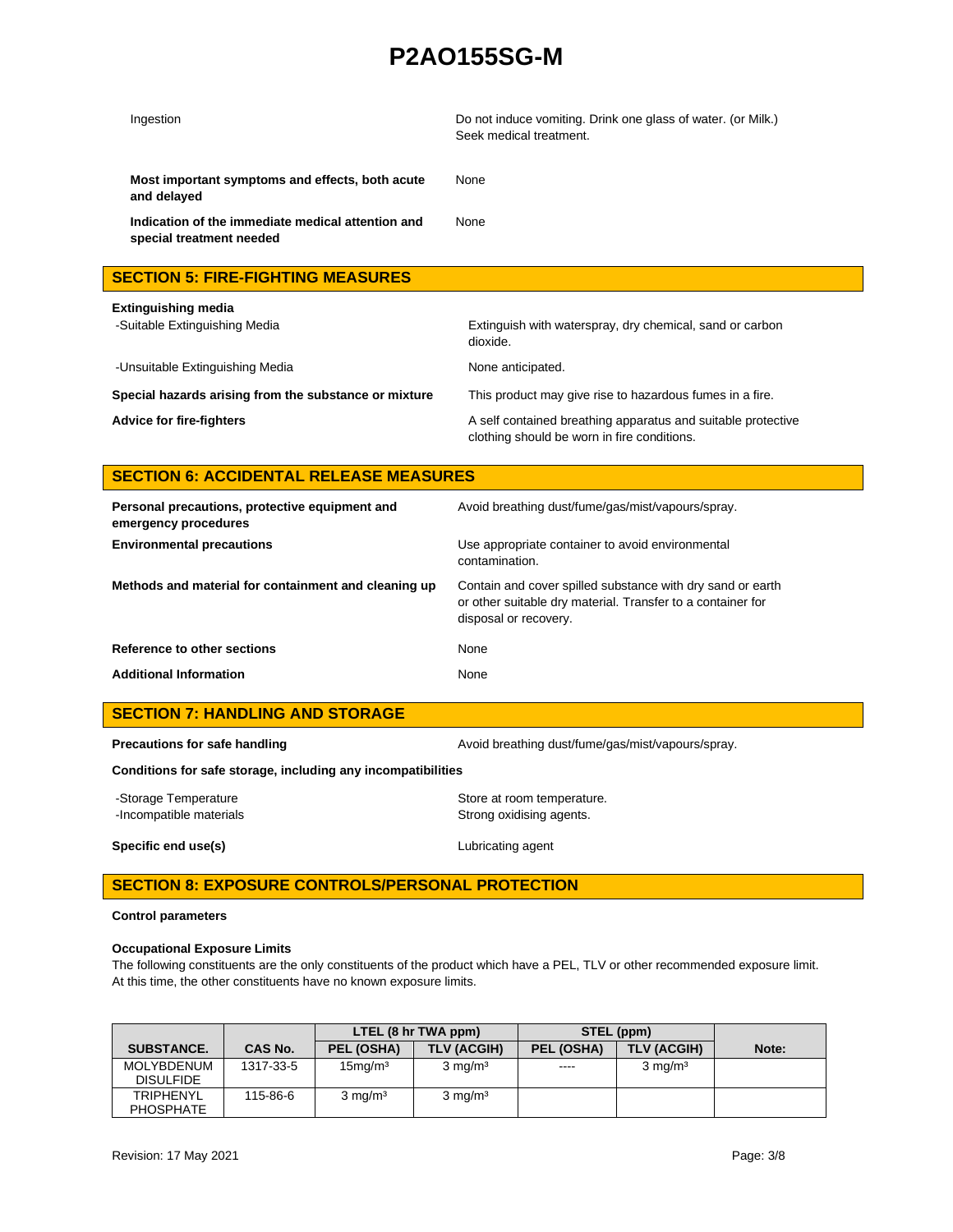| TRADE<br>SECRET                                                                                                                                                                    | 8042-47-5 | $5 \text{ mg/m}^3$ | 5 mg/ $m3$ |                                                                                                                                                                                                                                                                                                        |  |                                                                |  |
|------------------------------------------------------------------------------------------------------------------------------------------------------------------------------------|-----------|--------------------|------------|--------------------------------------------------------------------------------------------------------------------------------------------------------------------------------------------------------------------------------------------------------------------------------------------------------|--|----------------------------------------------------------------|--|
|                                                                                                                                                                                    |           |                    |            |                                                                                                                                                                                                                                                                                                        |  |                                                                |  |
| Recommended monitoring method                                                                                                                                                      |           |                    |            | None                                                                                                                                                                                                                                                                                                   |  |                                                                |  |
| <b>Exposure controls</b><br>This material does not have established exposure limits. Under<br>conditions which may generate mists, observe the OSHA PEL of<br>5 mg per cubic meter |           |                    |            |                                                                                                                                                                                                                                                                                                        |  |                                                                |  |
| US - California OELs: Skin designation<br>TRIPHENYL PHOSPHATE Can be absorbed through the skin.                                                                                    |           |                    |            |                                                                                                                                                                                                                                                                                                        |  |                                                                |  |
| Appropriate engineering controls                                                                                                                                                   |           |                    |            | Good general ventilation should be used. Ventilation rates<br>should be matched to conditions. If applicable, use process<br>enclosures, local exhaust ventilation, or other engineering<br>controls to maintain airborne levels below recommended<br>maintain airborne levels to an acceptable level. |  | exposure limits. If exposure limits have not been established, |  |
| <b>Personal protection equipment</b>                                                                                                                                               |           |                    |            |                                                                                                                                                                                                                                                                                                        |  |                                                                |  |
| Eye/face protection                                                                                                                                                                |           |                    |            | Safety spectacles.                                                                                                                                                                                                                                                                                     |  |                                                                |  |
| Skin protection (Hand protection/ Other)                                                                                                                                           |           |                    | Gloves     |                                                                                                                                                                                                                                                                                                        |  |                                                                |  |
| Respiratory protection                                                                                                                                                             |           |                    |            | Not normally required.                                                                                                                                                                                                                                                                                 |  |                                                                |  |
| Thermal hazards                                                                                                                                                                    |           |                    |            | Not normally required.                                                                                                                                                                                                                                                                                 |  |                                                                |  |
| <b>Environmental Exposure Controls</b>                                                                                                                                             |           |                    |            | Not normally required.                                                                                                                                                                                                                                                                                 |  |                                                                |  |
| <b>SECTION 9: PHYSICAL AND CHEMICAL PROPERTIES</b>                                                                                                                                 |           |                    |            |                                                                                                                                                                                                                                                                                                        |  |                                                                |  |

### **Information on basic physical and chemical properties**

Appearance Gel, transluscent Colour **Black, Smooth** Odour **Slight Mild petroleum** Odour Threshold (ppm) Not available pH (Value) Not available Melting Point (°C) / Freezing Point (°C) Not available Boiling point/boiling range (°C): Not available Flash Point (°C) 252°C [Clevland Open cup] Evaporation rate **Not available** Flammability (solid, gas) Not available Explosive limit ranges Not available Vapour Pressure (Pascal) Not available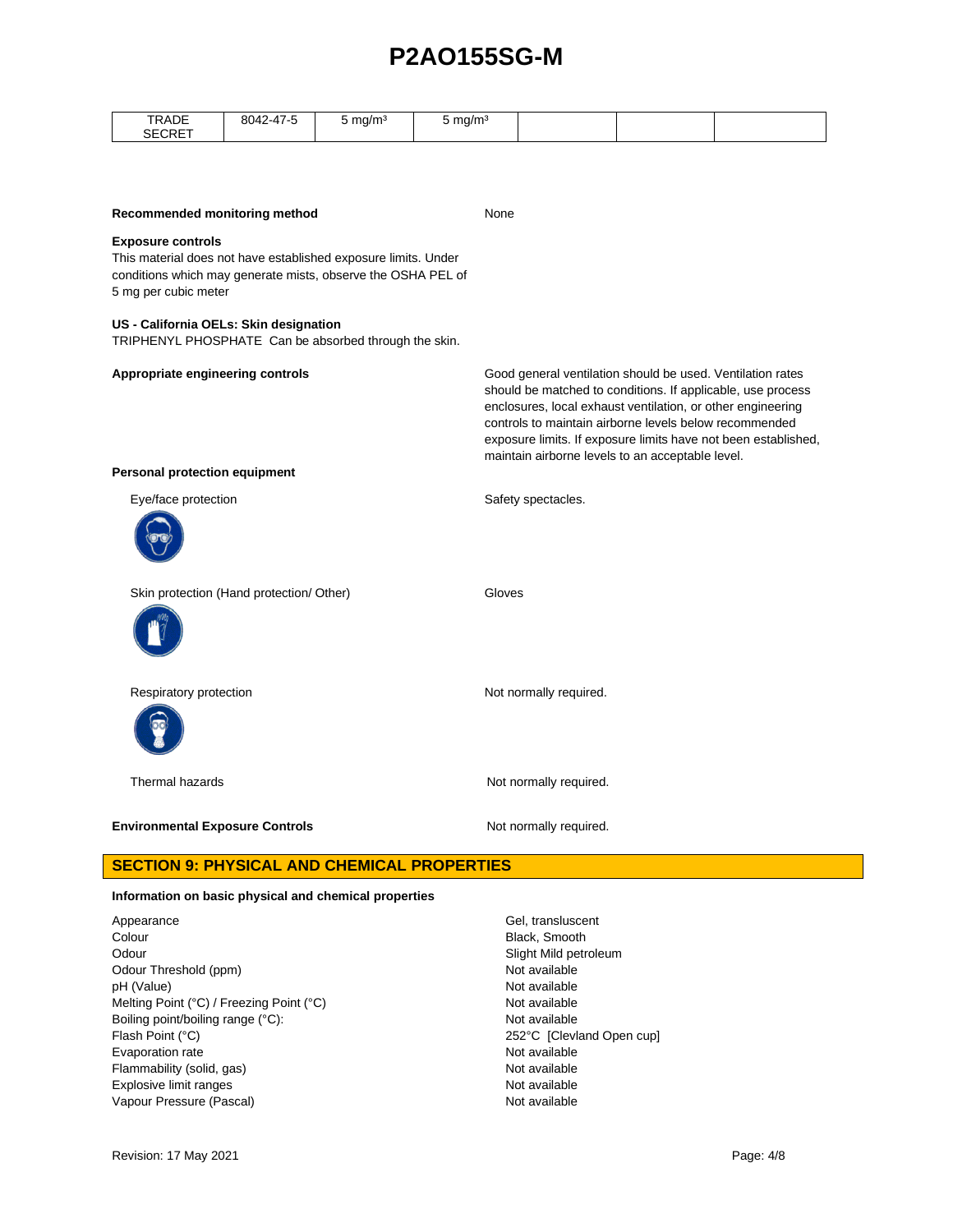Vapour Density (Air=1) Not available Density (g/ml) 0.91 Solubility (Water) Not available Solubility (Other) Not available Partition Coefficient (n-Octanol/water) Not available Auto Ignition Temperature (°C) Not available Decomposition Temperature (°C) Not available Kinematic Viscosity (cSt) @ 40°C (Base oil) 33.8 at 40° C Explosive properties Not explosive. Oxidising properties Not oxidising.

**Other information** Not available

### **SECTION 10: STABILITY AND REACTIVITY**

**Reactivity Reactivity Reactivity Reactivity Stable under normal conditions. Chemical stability** Stable. **Possibility of hazardous reactions** None anticipated. **Conditions to avoid Incompatible materials** Hazardous Decomposition Product(s) Carbon monoxide, Carbon dioxide

**11.1 Information on toxicological effects**

None **Oxidizers** 

### **SECTION 11: TOXICOLOGICAL INFORMATION**

| 11.1.1 Substances<br>Not applicable                                                                                                                                                                                                                                                                                        |                                                                                                                                                                                                                                                                 |
|----------------------------------------------------------------------------------------------------------------------------------------------------------------------------------------------------------------------------------------------------------------------------------------------------------------------------|-----------------------------------------------------------------------------------------------------------------------------------------------------------------------------------------------------------------------------------------------------------------|
| 11.1.2 Mixtures - By analogy with similar materials:<br>Acute toxicity<br>Skin corrosion/irritation<br>Serious eye damage/irritation<br>Respiratory or skin sensitization<br>Germ cell mutagenicity<br>Carcinogenicity<br>Reproductive toxicity<br>STOT - single exposure<br>STOT - repeated exposure<br>Aspiration hazard | Not to be expected.<br>Unlikely to cause skin irritation.<br>Unlikely to cause eye irritation.<br>Not to be expected.<br>Not to be expected.<br>Not to be expected.<br>Not to be expected.<br>Not to be expected.<br>Not to be expected.<br>Not to be expected. |
| 11.1.3 Substances in preparations / mixtures                                                                                                                                                                                                                                                                               |                                                                                                                                                                                                                                                                 |
| MOLYBDENUM DISULFIDE (CAS 1317-33-5)<br><b>Acute toxicity</b><br><b>Inhalation</b>                                                                                                                                                                                                                                         | $LC50 = 2820$ (rat)                                                                                                                                                                                                                                             |
| TRIPHENYL PHOSPHATE (CAS 115-86-6)<br>Acute<br>Dermal<br>Oral                                                                                                                                                                                                                                                              | LD50 7900 mg/kg (rabbit)<br>LD50 3500 mg/kg (rat)                                                                                                                                                                                                               |
| WHITE MINERAL OIL (CAS 8042-47-5)<br>Acute<br>Oral                                                                                                                                                                                                                                                                         | LD50 $>5000$ mg/kg (rat)                                                                                                                                                                                                                                        |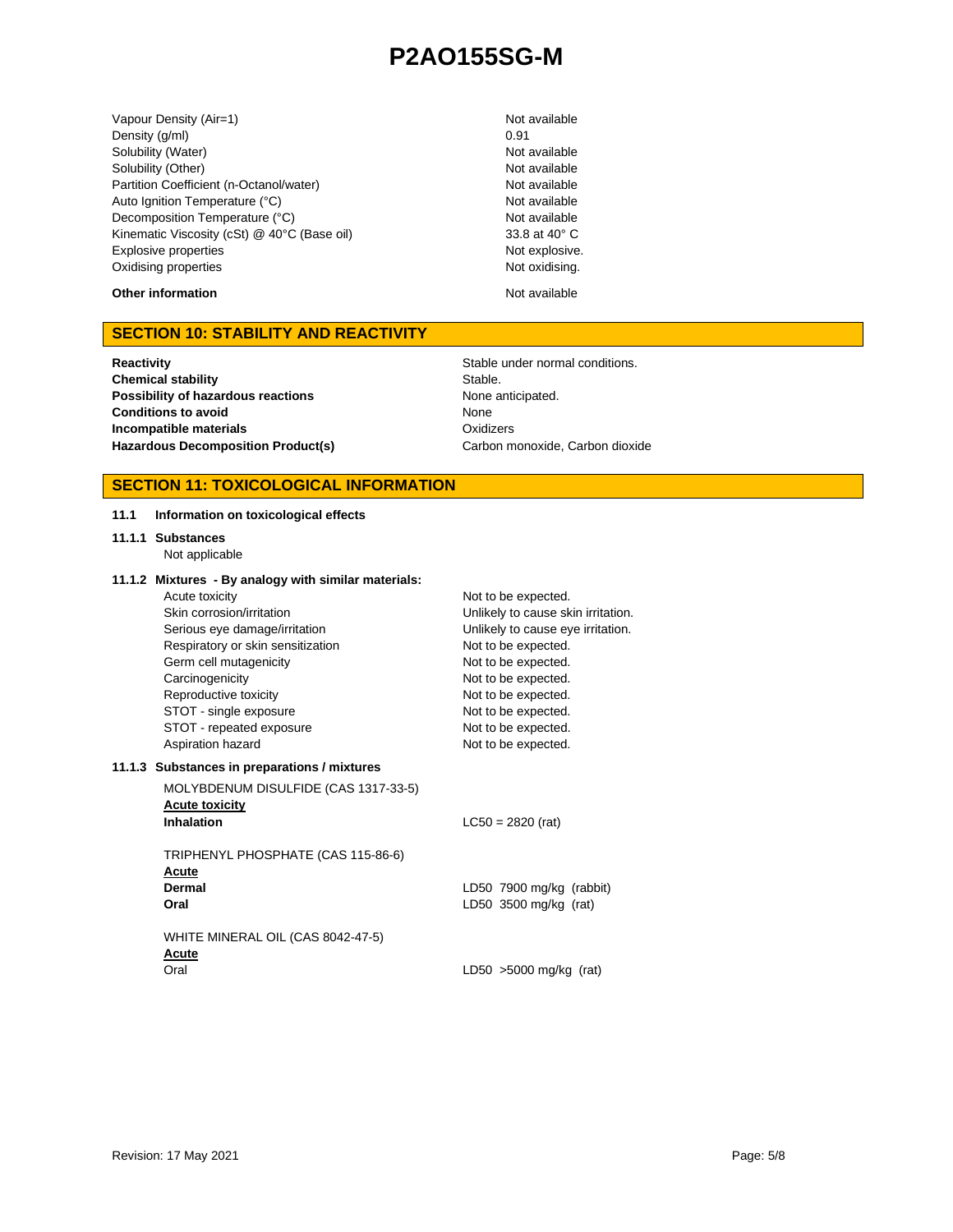#### **11.2 Other information** None known.

## **SECTION 12: ECOLOGICAL INFORMATION Toxicity** PSL155SG-M **Aquatic Algae Crutacea Fish Components** TRIPHENYL PHOSPHATE (CAS 115-86-6) **Aquatic** Crustacea **Aquatic** Fish 74.7826 mg/L, 48 Hours estimated 3086.0869 mg/l, 96 hours estimated EC50 Daphnia 0.86 – 1.2 mg/L, 48 Hours LC50 Rainbow trout,donaldson trout 0.31 - 0.41 mg/l, 96 hours (Oncorhynchus mykiss) WHITE MINERAL OIL (CAS 8042-47-5) **Aquatic Fish** LC50 > 10000 mg/l, 96 Hours **Long Term** Not available **Persistence and degradability** Not available **Bioaccumulative potential Not available** Not available **Mobility in soil Results of PBT and vPvB assessment**

### **SECTION 13: DISPOSAL CONSIDERATIONS**

**Waste treatment methods Disposal should be in accordance with local, state or Disposal should be in accordance with local, state or** national legislation.Consult an accredited waste disposal contractor or the local authority for advice.

Additional Information **None known.** None known.

## **SECTION 14: TRANSPORT INFORMATION**

**DOT (DEPARTMENT OF TRANSPORTATION)** Not classified as dangerous for transport. UN number Proper Shipping Name Transport hazard class(es) Packing Group Hazard label(s) Environmental hazards Special precautions for user

**Land transport (ADR/RID)**

Proper Shipping Name Transport hazard class(es) Packing Group Marine Pollutant

UN number **Not classified as dangerous for transport.**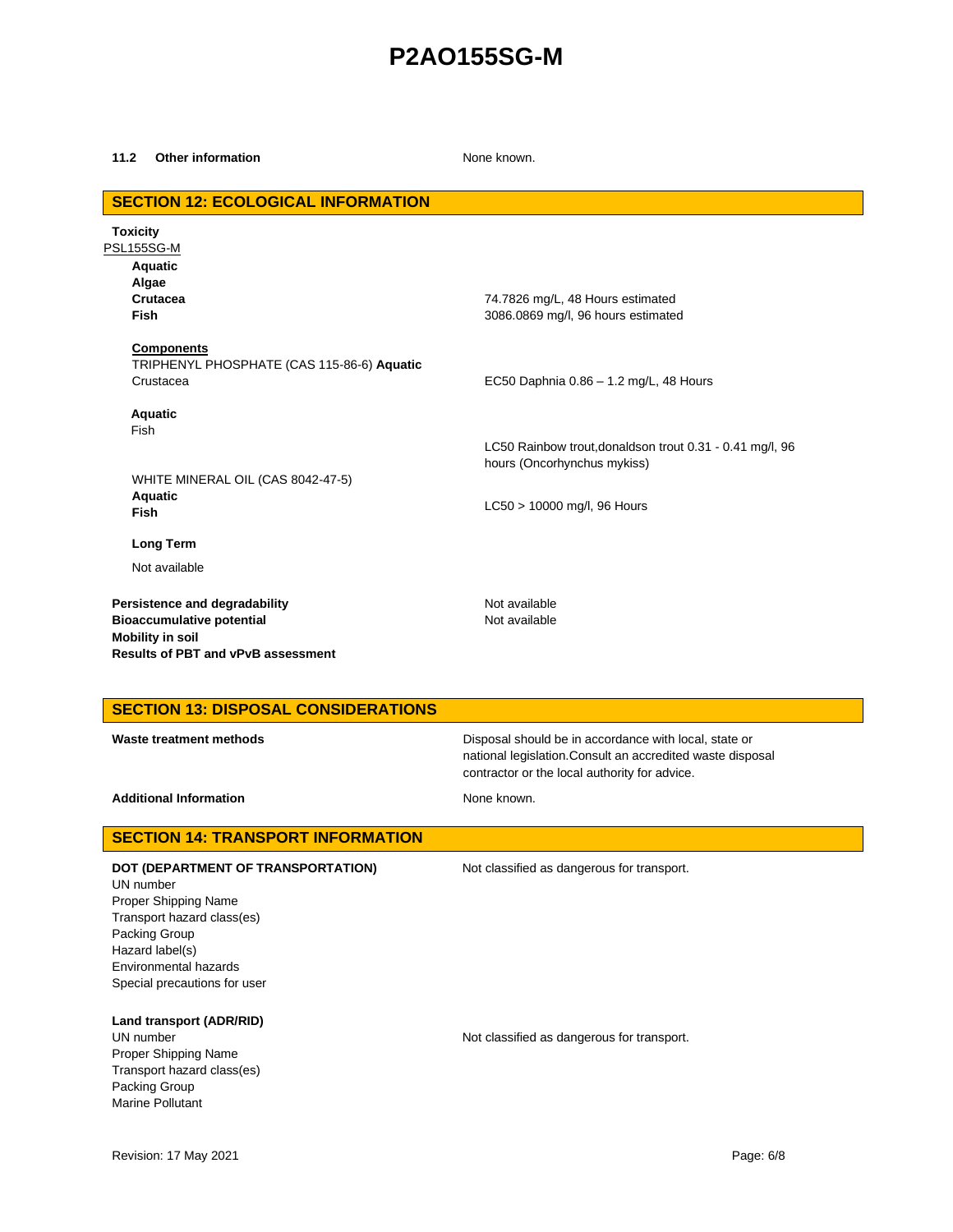Special precautions for user

#### **Sea transport (IMDG)** Not classified as dangerous for transport.

UN number Proper Shipping Name Transport hazard class(es) Packing Group Environmental hazards Special precautions for user

**Air transport (ICAO/IATA)** Not classified as dangerous for transport. UN number Proper Shipping Name Transport hazard class(es) Packing Group Environmental hazards

Special precautions for user

**Transport in bulk according to Annex II of MARPOL73/78 and the IBC Code**

Not established

### **SECTION 15: REGULATORY INFORMATION**

**Safety, health and environmental regulations/legislation specific for the substance or mixture:**

**TSCA (Toxic Substance Control Act) -** Inventory Status**:** All components listed or polymer exempt.

**Designated Hazardous Substances and Reportable Quantities (40 CFR 302.4)**:

|                      |         |                     | RQ       |
|----------------------|---------|---------------------|----------|
| <b>Chemical Name</b> | CAS No. | <b>Typical %wt.</b> | (Pounds) |
| None                 | ----    | ----                | ----     |

### **CERCLA Hazardous Substance List (40 CFR 302.4) TRIPHENYL PHOSPHATE Listed.**

### **SARA 311/312 - Hazard Categories:**

 $\Box$  Fire  $\Box$  Sudden Release  $\Box$  Reactivity  $\Box$  Immediate (acute)  $\Box$  Chronic (delayed)

### **SARA 313 - Toxic Chemicals (40 CFR 372):**

| <b>Chemical Name</b> | CAS No.      | $\mathcal{N}$ / $\mathcal{N}$<br><b>v</b> pical |
|----------------------|--------------|-------------------------------------------------|
| None                 | ----<br>____ | ----<br>-----                                   |

### **SARA 302 - Extremely Hazardous Substances(40 CFR 355):**

| <b>Chemical Name</b> | <b>CAS No.</b> | <b>Typical %wt.</b> | <b>TPQ (pounds)</b> |
|----------------------|----------------|---------------------|---------------------|
| None                 | ----           | $- - - -$           | ----                |

### **Other federal regulations**

**Clean Air Act (CAA) Section 112 Hazardous Air Pollutants (HAPs) List**  TRIPHENYL PHOSPHATE (CAS 115-86-6)) **Clean Air Act (CAA) Section 112(r) Accidental Release Prevention (40 CFR 68.130)**  Not regulated. **Safe Drinking Water Act** Not regulated. (SDWA) **US state regulations**  California Proposition 65